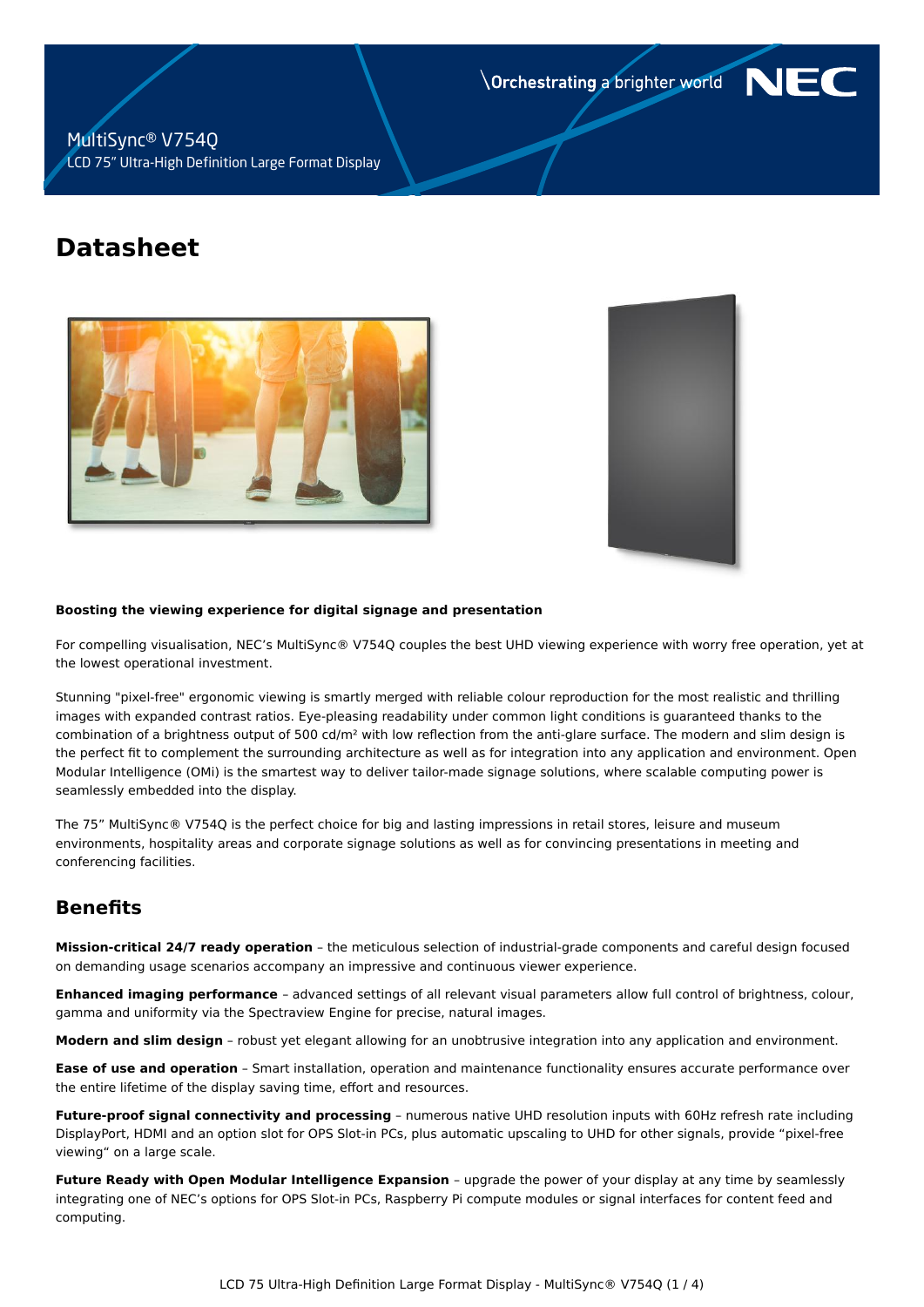**Cost Saving Device Management** – save effort whilst managing all connected NEC devices from a centralised location by using the NaViSet Administrator 2 software tool.

## **Product Information**

| Product Name  | MultiSync® V754Q                                   |
|---------------|----------------------------------------------------|
| Product Group | LCD 75" Ultra-High Definition Large Format Display |
| Order Code    | 60004317                                           |

## **Display**

| Panel Technology                                   | IPS with Edge LED backlights            |
|----------------------------------------------------|-----------------------------------------|
| Active Screen Area (W x H)<br>$\lceil$ mm $\rceil$ | $1.649.7 \times 927.9$                  |
| Screen Size [inch/cm]                              | 75/189                                  |
| Brightness [cd/m <sup>2</sup> ]                    | 500, 350 (shipment setting)             |
| Contrast Ratio (typ.)                              | 1200:1                                  |
| Viewing Angle [°]                                  | 178 / 178 (at contrast ratio $> 10:1$ ) |
| Colour Depth [bn]                                  | 1.073 (10bit)                           |
| Response Time (typ.) [ms]                          | 8 (grey-to-grey)                        |
| Haze Level [%]                                     | Pro (28)                                |
| Supported Orientation                              | Face Up; Landscape; Portrait            |

## **Synchronisation Rate**

| Horizontal Frequency [kHz] | 31.5 - 91.1 |
|----------------------------|-------------|
| Vertical Frequency [Hz]    | 24 - 85     |

## **Resolution**

| Native Resolution     | 3840 x 2160  |              |              |             |
|-----------------------|--------------|--------------|--------------|-------------|
| Supported Resolutions | 4096 x 2160: | 3840 x 2160: | 1920 x 2160: | 1920 x 1080 |

## **Connectivity**

| Input Video Digital   | 2 x DisplayPort (with HDCP); 3 x HDMI (with HDCP)                                                                                                       |
|-----------------------|---------------------------------------------------------------------------------------------------------------------------------------------------------|
| Input Audio Analogue  | $1 \times 3.5$ mm jack                                                                                                                                  |
| Input Audio Digital   | 2 x DisplayPort; 3 x HDMI                                                                                                                               |
| Input Control         | 1 x LAN 100Mbit; 1 x Remote Control (3.5 mm jack); 1 x RS232                                                                                            |
| Input Data            | 1 x microSD (Value); 1 x USB 2.0 (Downstream); 1 x USB 2.0 (MediaPlayer); 1 x USB Type-B<br>(Upstream); 2 x USB 2.0 (Compute Module, 1 x 5V/2A powered) |
| Output Video Digital  | 1 x DisplayPort (loop through: DisplayPort, OPS slot-in PC)                                                                                             |
| Output Audio Analogue | $1 \times 3.5$ mm jack                                                                                                                                  |
| <b>Output Control</b> | $1 \times$ LAN 100Mbit                                                                                                                                  |
|                       |                                                                                                                                                         |

## **Open Modular Intelligence**

| OPS Slot                                        | Slot Technology: Open pluggable specification (NEC / Intel OPS standard) |
|-------------------------------------------------|--------------------------------------------------------------------------|
| OPS Max. Current / Power<br>Consumption [A / W] | 4.7/75                                                                   |
| Compute Module Slot                             | Slot Technology: Compute Module Slot (NEC proprietary standard)          |

#### **Sensors**

| Ambient Light Sensor | Integrated, triggered actions programmable                     |
|----------------------|----------------------------------------------------------------|
| Human Sensor         | Optional, external, 4-5m range, triggered actions programmable |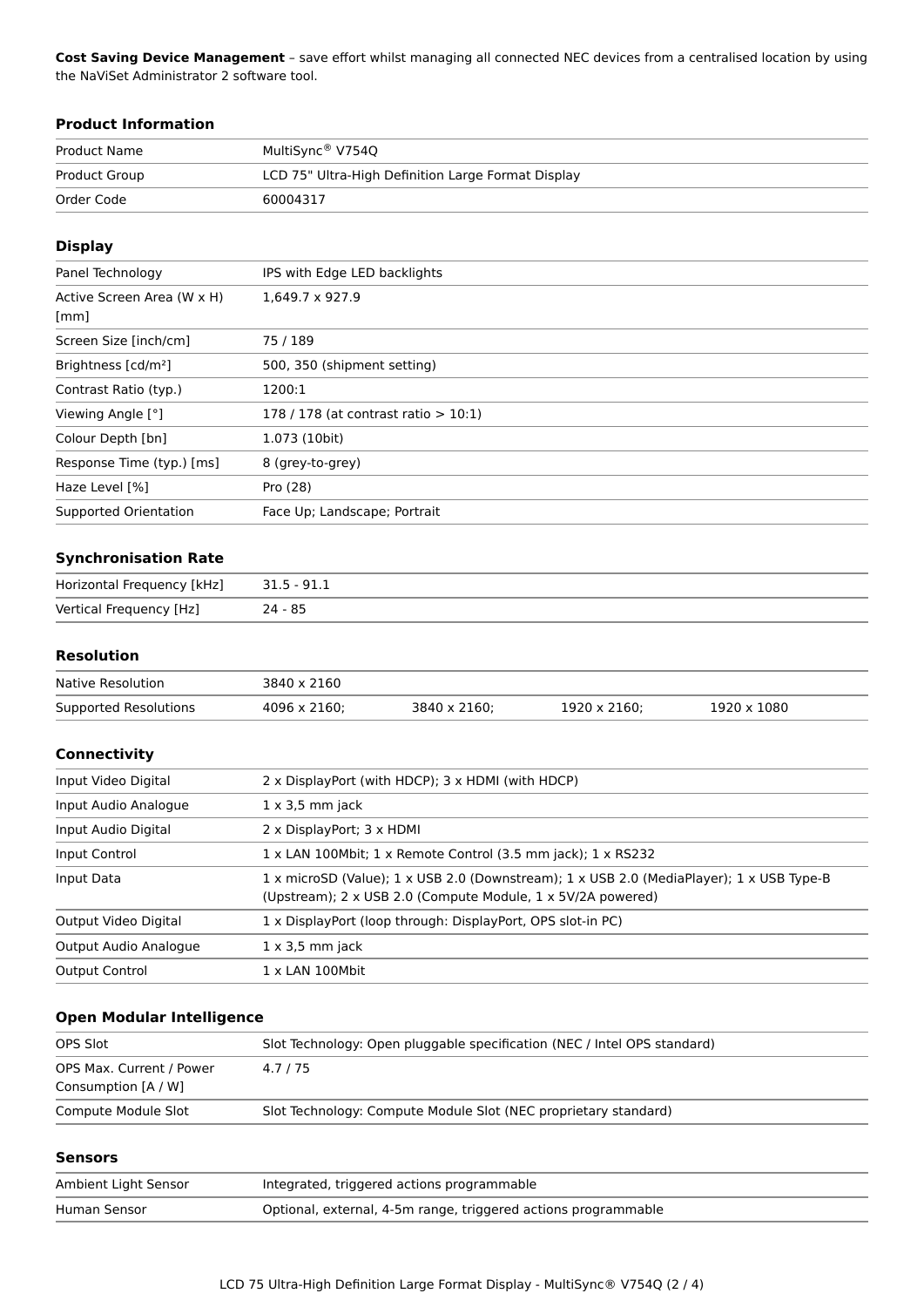| Temperature Sensor | Integrated, 3 sensors, triggered actions programmable |
|--------------------|-------------------------------------------------------|
| NFC Sensor         | Integrated, 2cm range, free NEC Android App required  |

#### **Electrical**

| Power Consumption [W]  | 155 shipping                        |
|------------------------|-------------------------------------|
| Power Savings Mode [W] | $< 0.5$ ; $< 2$ (Networked Standby) |
| Power Management       | <b>VESA DPMS</b>                    |

## **Environmental Conditions**

| Operating Temperature [°C] | $+0$ to $+40$ |
|----------------------------|---------------|
| Operating Humidity [%]     | 20 to 80      |

## **Mechanical**

| Dimensions (W $\times$ H $\times$ D) [mm] | Without stand: 1,681 x 960 x 71                 |  |
|-------------------------------------------|-------------------------------------------------|--|
| Weight [kg]                               | 53                                              |  |
| Bezel Width [mm]                          | 14.8 (left and right); 14.8 (top and bottom)    |  |
| VESA Mounting [mm]                        | 4 holes; 400 x 400 (FDMI); 600 x 400 (FDMI); M8 |  |
| Ingress Protection                        | IP5x (front); IP2x (back)                       |  |

## **MediaPlayer**

| Supported Image Formats                 | JPG (baseline, progressive, RGB, CMYK); max. resolution 5000 x 5000; PNG (interlace, alpha<br>channel); max. resolution 4000 x 4000                                                                                                                                                                        |
|-----------------------------------------|------------------------------------------------------------------------------------------------------------------------------------------------------------------------------------------------------------------------------------------------------------------------------------------------------------|
| Supported Video Formats                 | MP4 / MOV / FLV (video H.264, audio MP3, AAC); max. resolution 1080p at 30 Hz, 1080i at 60<br>Hz; MPG (video mpeg1/2, audio mpeg audio layer2/3, AAC-LC); MP @ ML, MP @ HL; WMV<br>(video H.264, wmy advanced L3, wmy simple / main, audio mp3 wmy std); max. resolution<br>1080p at 30 Hz, 1080i at 60 Hz |
| Supported Audio Formats                 | MP3 (MP3); max. bit-rate 320 kBit/s; WAV (LPCM); max. 48 kHz sampling                                                                                                                                                                                                                                      |
| Supported File Storage / File<br>System | MicroSDHC / FAT16, FAT32; USB 2.0 / FAT16, FAT32                                                                                                                                                                                                                                                           |

## **Available Options**

| Accessories         | Feet (ST-801); Speaker (SP-754QSM, SP-TF1); Trolley (PD02MHA, PD03MHA, PDMHM-L); Wall<br>mount (PDW T XL-2) |
|---------------------|-------------------------------------------------------------------------------------------------------------|
| Compute Module Slot | NEC Compute Module; Raspberry Pi Compute Module 1 and 3                                                     |
| OPS Slot            | HDBaseT receiver; Intel® Atom, Celeron and Core CPUs; OPS-2C Quad 3G SDI                                    |

## **Green Features**

| Energy Efficiency | Ambient light sensor; Annual energy consumption: 248 kWh (based on 4 operating hours per |
|-------------------|------------------------------------------------------------------------------------------|
|                   | day); Carbon savings meter; ECOMode; Energy efficiency class: A; Local dimming           |

## **Additional Features**

| <b>Special Characteristics</b> | 12-bit Look Up table; Ambient Light Sensor; AMX NetLinx Support; ASCII Control Commands;<br>Auto ID assignment; Auto tiling function; Automated Email Alert; CEC Support; Cisco Webex<br>Kit compatible; Crestron Connected Support; DICOM Simulation; Display Browser Control;<br>Emergency Notification; HDMI with UHD at 60 Hz; HDR Gamma Support (HLG, PQ); KeyGuide;<br>MediaPlayer with Browser Control; NaViSet Administrator 2; OmniColor Control; OSD rotation<br>for portrait mode; PIN as theft protection; PJLink Support; Powered USB-Port; Removable<br>Logo; Scheduler; Slim LED Indicator; SNMP Support; TileMatrix (10 x 10); User readable log<br>function |  |
|--------------------------------|------------------------------------------------------------------------------------------------------------------------------------------------------------------------------------------------------------------------------------------------------------------------------------------------------------------------------------------------------------------------------------------------------------------------------------------------------------------------------------------------------------------------------------------------------------------------------------------------------------------------------------------------------------------------------|--|
| <b>Colour Versions</b>         | optional coloured overframes                                                                                                                                                                                                                                                                                                                                                                                                                                                                                                                                                                                                                                                 |  |
| Safety and Ergonomics          | CE; EAC; EMC Class B; FCC; SASO; TÜV GS; UL/C-UL or CSA; VCCI                                                                                                                                                                                                                                                                                                                                                                                                                                                                                                                                                                                                                |  |
| Pixel Failure Class            | ISO 9241-307. Class 1                                                                                                                                                                                                                                                                                                                                                                                                                                                                                                                                                                                                                                                        |  |